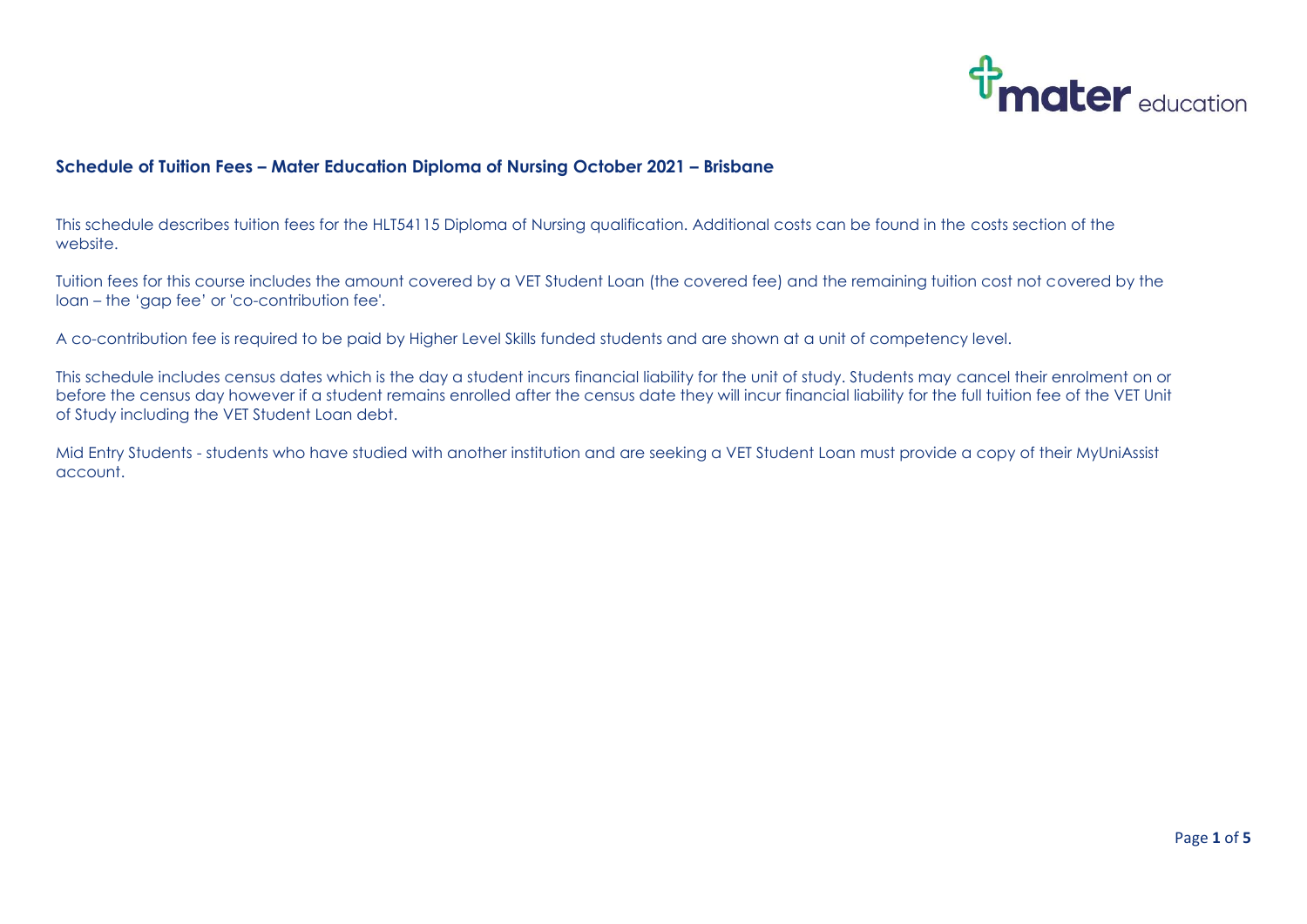

## **Delivery Location: Brisbane**

**Program Duration**: 18 months (October 2021 – April 2023) **Cohort:** Full time B2021D - Students who commence study in October 2021 **Full cost of course** \$23 500 **Full cost of course Higher Level Skills Non concessional subsidy** \$14 960 **Full cost of course Higher Level Skills Concessional subsidy** \$13 130

| Semester one                               |                                     |              |                   |                              |                 |                       |                                                        |                                       |                     |  |
|--------------------------------------------|-------------------------------------|--------------|-------------------|------------------------------|-----------------|-----------------------|--------------------------------------------------------|---------------------------------------|---------------------|--|
| <b>VET Unit of</b><br><b>Study</b><br>Code | <b>Unit of Study</b><br><b>Name</b> | <b>EFTSL</b> | <b>Start Date</b> | <b>Census</b><br><b>Date</b> | <b>End Date</b> | <b>Tuition</b><br>Fee | <b>Maximum</b><br><b>VET</b><br><b>Student</b><br>Loan | <b>Student</b><br><b>Contribution</b> | <b>Payment Type</b> |  |
| <b>FT21DS1</b>                             | Semester 1                          | 0.625        | 27/09/2021        | 3/11/2021                    | 3/04/2022       | \$9 400.00            | \$6 430.80                                             | \$2 969.20                            | Full fee            |  |
| FT21DSS1                                   | Semester 1                          | 0.625        | 27/09/2021        | 3/11/2021                    | 3/04/2022       | \$5 984.00            | \$5 644.00                                             | \$340.00                              | Non concessional    |  |
| FT21DCS1                                   | Semester <sup>3</sup>               | 0.625        | 27/09/2021        | 3/11/2021                    | 3/04/2022       | \$5 252.00            | \$4 962.00                                             | \$290.00                              | Concessional        |  |

| Semester two                               |                                     |              |                   |                              |                 |                       |                                                        |                                       |                     |  |
|--------------------------------------------|-------------------------------------|--------------|-------------------|------------------------------|-----------------|-----------------------|--------------------------------------------------------|---------------------------------------|---------------------|--|
| <b>VET Unit of</b><br><b>Study</b><br>Code | <b>Unit of Study</b><br><b>Name</b> | <b>EFTSL</b> | <b>Start Date</b> | <b>Census</b><br><b>Date</b> | <b>End Date</b> | <b>Tuition</b><br>Fee | <b>Maximum</b><br><b>VET</b><br><b>Student</b><br>Loan | <b>Student</b><br><b>Contribution</b> | <b>Payment Type</b> |  |
| <b>FT21DS2</b>                             | Semester 2                          | 0.375        | 1/04/2022         | 13/05/2022                   | 18/09/2022      | \$5 640.00            | \$3858.48                                              | \$1781.52                             | Full fee            |  |
| FT21DSS2                                   | Semester 2                          | 0.375        | 1/04/2022         | 13/05/2022                   | 18/09/2022      | \$3 590.40            | \$3 386.40                                             | \$204.00                              | Non concessional    |  |
| FT21DCS2                                   | Semester 2                          | 0.375        | 1/04/2022         | 13/05/2022                   | 18/09/2022      | \$3 151.20            | \$2 977.20                                             | \$174.00                              | Concessional        |  |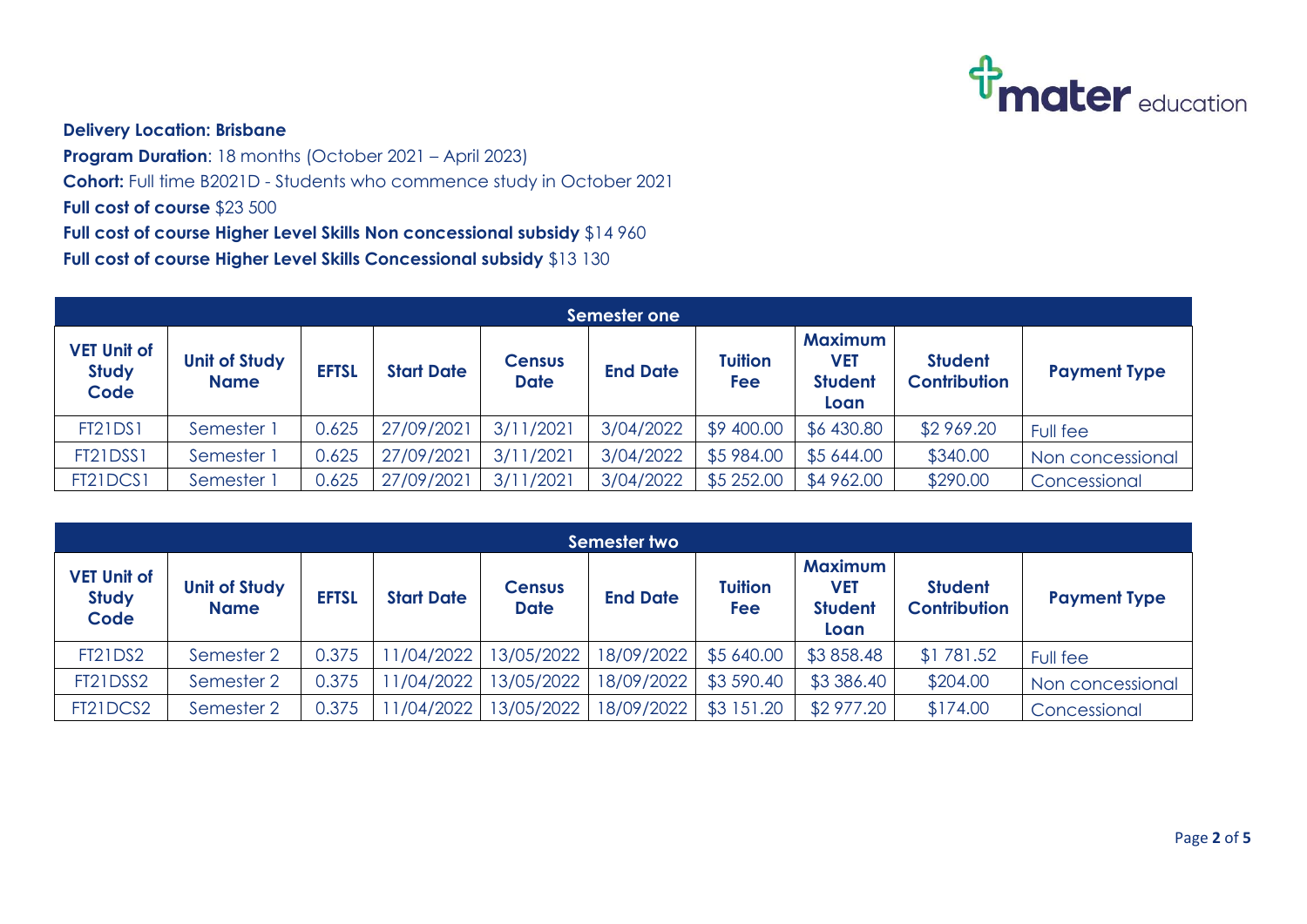

| <b>Semester three</b>                      |                                     |              |                   |                              |                 |                |                                                 |                                       |                     |  |
|--------------------------------------------|-------------------------------------|--------------|-------------------|------------------------------|-----------------|----------------|-------------------------------------------------|---------------------------------------|---------------------|--|
| <b>VET Unit of</b><br><b>Study</b><br>Code | <b>Unit of Study</b><br><b>Name</b> | <b>EFTSL</b> | <b>Start Date</b> | <b>Census</b><br><b>Date</b> | <b>End Date</b> | Tuition<br>Fee | <b>Maximum</b><br>VET<br><b>Student</b><br>Loan | <b>Student</b><br><b>Contribution</b> | <b>Payment Type</b> |  |
| <b>FT21DS3</b>                             | Semester 3                          | 0.5          | 26/09/2022        | 2/11/2022                    | 2/04/2023       | \$8 460.00     | \$5787.72                                       | \$2 672.28                            | Full fee            |  |
| FT21DSS3                                   | Semester 3                          | 0.5          | 26/09/2022        | 2/11/2022                    | 2/04/2023       | \$5 385.60     | \$5 079.60                                      | \$306.00                              | Non concessional    |  |
| FT21DCS3                                   | Semester 3                          | 0.5          | 26/09/2022        | 2/11/2022                    | 2/04/2023       | \$4726.80      | \$4 465.80                                      | \$261.00                              | Concessional        |  |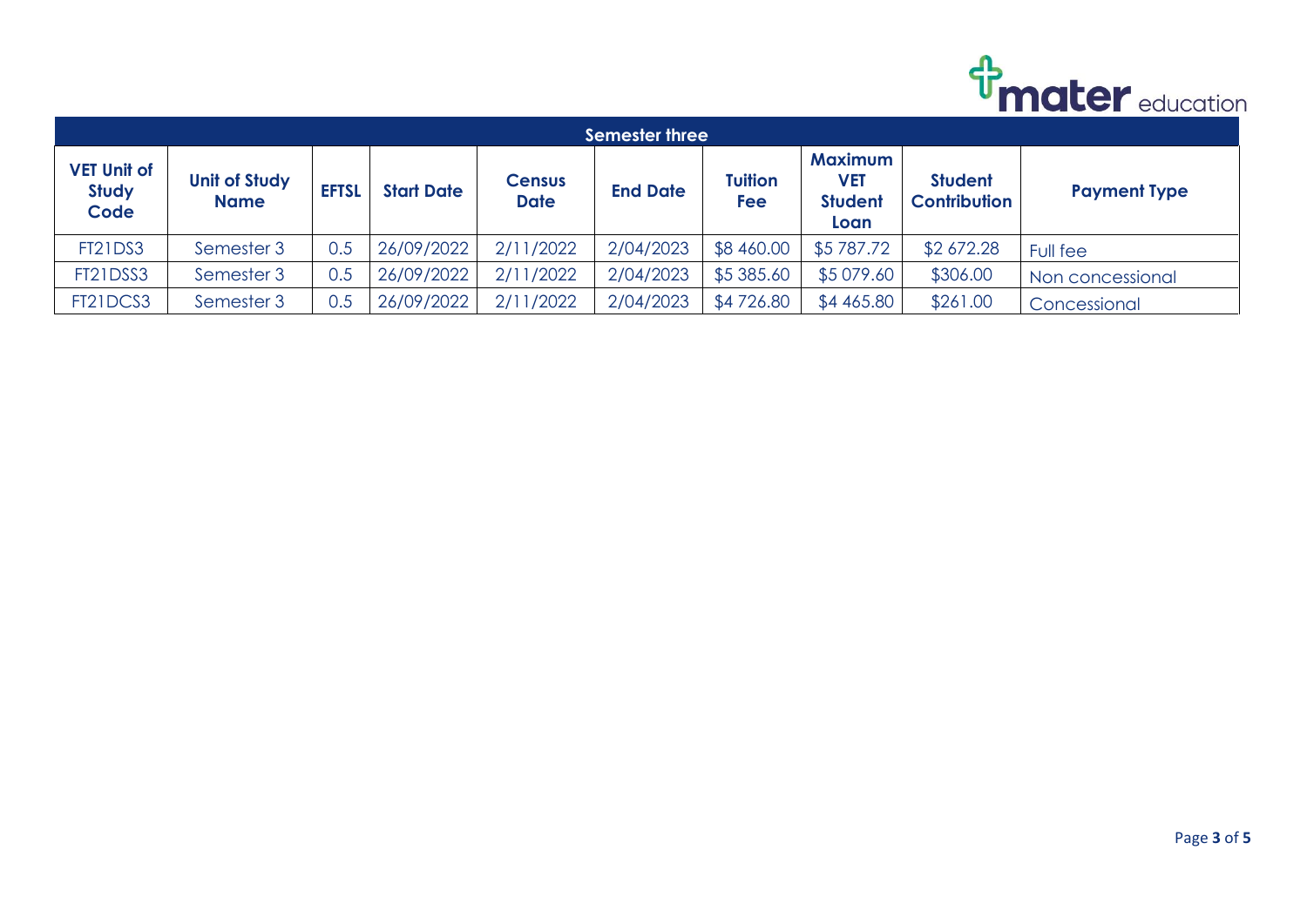

## **Gap / Co-contribution Fees per Unit (including RPL)**

|                  |                                                     | Full cost per unit |                | <b>Upfront payment required</b><br>(gap/co-contribution) |                 |                 |                |         |  |
|------------------|-----------------------------------------------------|--------------------|----------------|----------------------------------------------------------|-----------------|-----------------|----------------|---------|--|
| <b>Unit Code</b> | <b>Unit Name</b>                                    | <b>Full fee</b>    | <b>Non-Con</b> | Con                                                      | <b>Semester</b> | <b>Full fee</b> | <b>Non-Con</b> | Con     |  |
|                  | Comply with infection                               |                    |                |                                                          |                 |                 |                |         |  |
|                  | prevention and control                              |                    |                |                                                          |                 |                 |                |         |  |
| HLTINF001        | policies and procedures                             | \$940.00           | \$598.40       | \$525.20                                                 | Semester 1      | \$308.16        | \$34.00        | \$29.00 |  |
|                  | Follow safe work practices for                      |                    |                |                                                          |                 |                 |                |         |  |
| HLTWHS002        | direct client care                                  | \$940.00           | \$598.40       | \$525.20                                                 | Semester 1      | \$308.16        | \$34.00        | \$29.00 |  |
| CHCDIV001        | Work with diverse people                            | \$940.00           | \$598.40       | \$525.20                                                 | Semester 1      | \$308.16        | \$34.00        | \$29.00 |  |
|                  | Promote Aboriginal and/or                           |                    |                |                                                          |                 |                 |                |         |  |
|                  | <b>Torres Strait Islander cultural</b>              |                    |                |                                                          |                 |                 |                |         |  |
| CHCDIV002        | safety                                              | \$940.00           | \$598.40       | \$525.20                                                 | Semester 1      | \$308.16        | \$34.00        | \$29.00 |  |
|                  | Confirm physical health                             |                    |                |                                                          |                 |                 |                |         |  |
| HLTAAP002        | status                                              | \$940.00           | \$598.40       | \$525.20                                                 | Semester 1      | \$308.16        | \$34.00        | \$29.00 |  |
|                  | Apply communication skills in                       |                    |                |                                                          |                 |                 |                |         |  |
| HLTENN002        | nursing practice                                    | \$940.00           | \$598.40       | \$525.20                                                 | Semester 1      | \$308.16        | \$34.00        | \$29.00 |  |
|                  | Perform clinical assessment                         |                    |                |                                                          |                 |                 |                |         |  |
|                  | and contribute to planning                          |                    |                |                                                          |                 |                 |                |         |  |
| HLTENN003        | nursing care                                        | \$940.00           | \$598.40       | \$525.20                                                 | Semester 1      | \$308.16        | \$34.00        | \$29.00 |  |
| CHCPRP003        | Reflect on and improve own<br>professional practice | \$940.00           | \$598.40       | \$525.20                                                 |                 | \$308.16        | \$34.00        | \$29.00 |  |
|                  | Practice nursing within the                         |                    |                |                                                          | Semester 1      |                 |                |         |  |
| HLTENN001        | Australian heath care system                        | \$940.00           | \$598.40       | \$525.20                                                 | Semester 1      | \$308.16        | \$34.00        | \$29.00 |  |
|                  | Implement and monitor care                          |                    |                |                                                          |                 |                 |                |         |  |
| HLTENN013        | of the older person                                 | \$940.00           | \$598.40       | \$525.20                                                 | Semester 1      | \$308.16        | \$34.00        | \$29.00 |  |
|                  | Administer and monitor                              |                    |                |                                                          |                 |                 |                |         |  |
|                  | medicines and intravenous                           |                    |                |                                                          |                 |                 |                |         |  |
| HLTENN007        | therapy                                             | \$940.00           | \$598.40       | \$525.20                                                 | Semester 2      | \$308.16        | \$34.00        | \$29.00 |  |
|                  | Apply legal and ethical                             |                    |                |                                                          |                 |                 |                |         |  |
|                  | parameters to nursing                               |                    |                |                                                          |                 |                 |                |         |  |
| HLTENN008        | practice                                            | \$940.00           | \$598.40       | \$525.20                                                 | Semester 2      | \$308.16        | \$34.00        | \$29.00 |  |